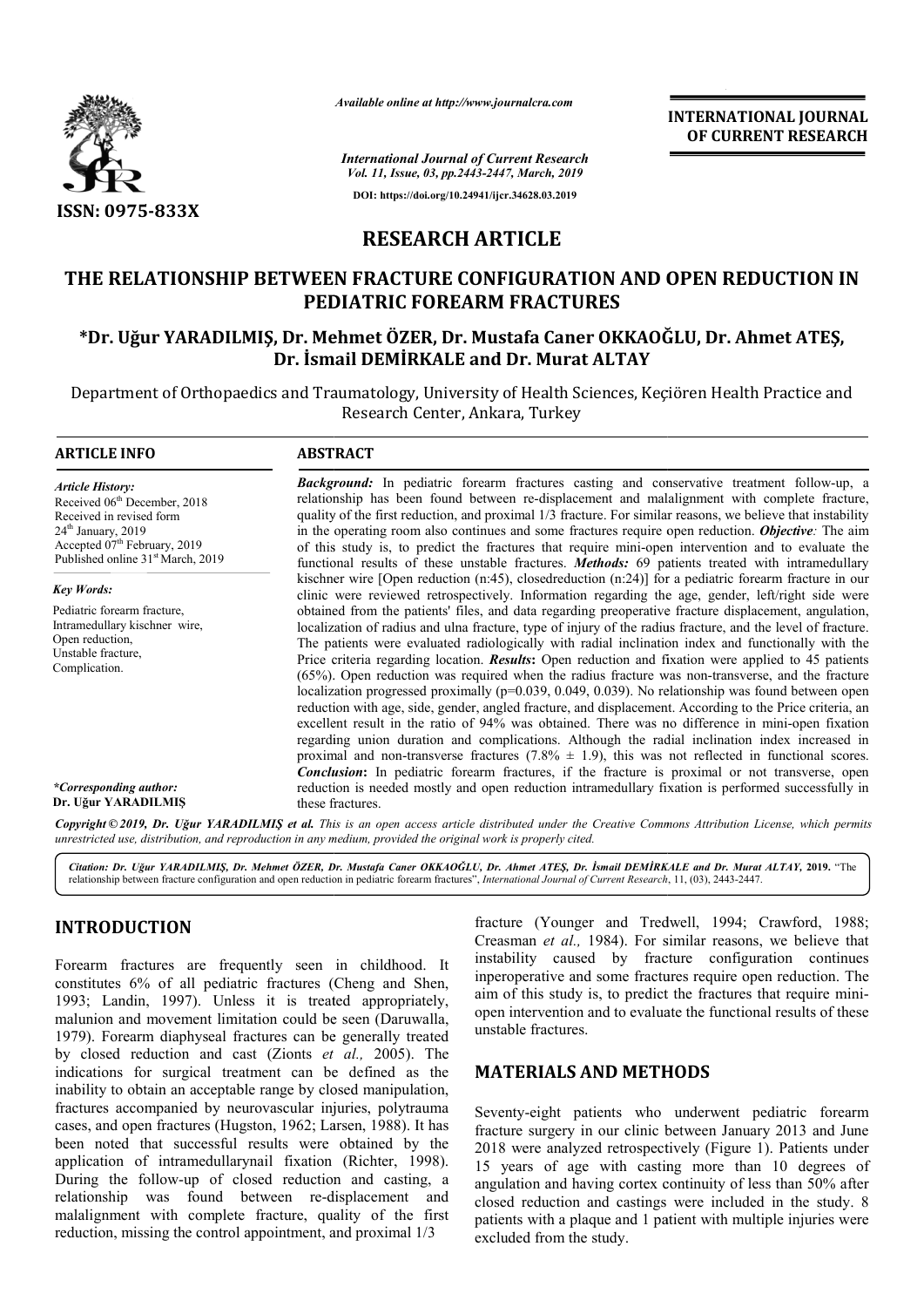

**Figure 1. Follow up diagram**

The fracture configurations of 45 patients who had undergone open reduction and 24 patients who had closed reduction were compared. The patients' age, gender, and side were noted according to their patient files. Preoperative fracture displacement, angulation, localization of the radius fracture (1/3 distal, middle and proximal), type of injury of the radius fracture (oblique, inverse oblique, transverse, spiral), localization of ulna fracture (1/3 distal, middle, proximal) and fracture level were evaluated and statistically grouped from direct radiographs according to patient distribution. The relationship between fracture configuration and demographic data with the open reduction was evaluated. Malalignment, duration of union, infection, and refracture were recorded in follow-up. They were evaluated according to the Price criteria in terms of functionality (Price *et al.,* 1990). Malalignment was evaluated by radial bow index and location. The radial bowpoint and the radial bow index were calculated by determining bicipitaltubercule of radius, the most medial point of the distal radioulnar joint and the deepest points of the radius shaft on the medial side from the front-back radiographs of the patients' last follow-up. Radial bow index over 10 was accepted as pathological (Schemitsch *et al.,* 1992; Firl *et al.,*  2004). Clinically no pain in the fracture line and radiologically the appearance of callus tissue in at least three cortexes in the front-back lateral radiographs were accepted as fracture union (Shah *et al.,* 2010). The inability to achieve the union in the fourth month, the delayed union and the absence of callus tissue at the sixth month were defined as nonunion.

**Surgical Technique:** The closed reduction under tourniquet in supine position was initially performed. The intramedullary kischner wire (K-wire) fixation of the radius or ulna first was the preference of the physician. Closed reduction was attempted 3 times; open reduction was initiated due to the failure. The open reduction was performed with a 2 cm miniincision over the fracture line. The ulna was accessed from the proximal apophysis. The radius was accessed from the styloid or the lister tuberculum in the epiphysis proximal. Fixing was achieved especially after the radial inclination was maintained. The K-wire were bent externally and released.

*Follow-up:* Short arm splint was applied to the patients on the 1st day after the operation. Elbow joint movement and finger movements started immediately. Examination and radio graphical control were performed at 2-week intervals. The splint was removed on the 6th week, and the exercise for the wrist was initiated. In the event of bonding, the pins were taken off on the 8th week. The patients were called for controls on the 3rd and 6th months. All of the study procedures met the ethical standards of the institutional and national research ommittees and all of the tenets of the 1964 Helsinki declaration. Written informed consent was obtained from all of the participants. The study was approved by the ethics committee of Keçiören SUAM Hospital (28/11/2018, 32. meeting).

*Statistics:* Data were analyzed using SPSS 22 program, and 95% confidence level was achieved. In our analysis, frequency distribution and minimum maximum and average values were given for variables. The relationship between reduction and other properties was analyzed by Chi-square test. The relationship between reduction and radial bow location, radial bow index, union time, fluoroscopy number, surgery time was analysed by independent T-test.

#### **RESULTS**

Of the 910 patients who applied to the emergency department for a forearm fracture, 78 patients (%8.5) were treated surgically. Sixtynine patients (%90) fixation with K-wire. The mean age of the patients was  $11.42\pm3.15$  (5-15). 70% of the patients were in the 10-13 age range. 64 patients (94.2%) were male, and 5 patients (5.8%) were female. While 48.5% of the patients were right-handed, 51.5% were left-handed. 8 patients had Gustilo Anderson type 1 open fracture. Open reduction and fixation were applied to 45 patients (65%). In the case of oblique or reverse oblique radius fractures, 83% of the fractures were detected by open reduction, while open reduction observed in the ratio of 59% in transverse fractures  $(p = 0.039)$ . Based on the fracture location in the radius, as proximal reached the fracture becomes open reduction. While open reduction was required in distal in the ratio of 50%, open reduction was required in proximal by  $82\%$  (p = 0.049). When the ulna was examined, 100% open reduction was required in the proximal fracture, and 60% open reduction was required while in the distal middle and distal. 45 patients (65%) needed open reduction. Open reduction was not related to age, side, gender, the angle of the fracture and displacement. The relationship between fracture configuration and open reduction is given in Table 1. When the relationship between the first fixation of the fracture and the open reduction is considered, open reduction is required in the ratio of 58.3% when the ulna fracture is initially fixed, and 72.7% open reduction is required when the radius is initially fixed. The relationship between the first fixation and the open reduction was not observed ( $p =$ 0.317). The average duration for union was found to be  $8.4 \pm$ 4.1 weeks; There was no difference found between open reduction (8.6  $\pm$  4.1 weeks) and closed reduction (8.2  $\pm$  3.9 weeks). There was no increase in complications in the open reduction group. In the open reduction group, operation time is longer and flouros copy is usedmore (Table 2). The mean radial bow point was localized at  $61.8\% \pm 6.4$  of the radius length. The mean radial bow index was found to be  $5.8\% \pm$ 1.4. No significant difference was observed between the open  $(56.1\% \pm 6.1)$  and the closed reduction  $(66.4\% \pm 5.6)$ .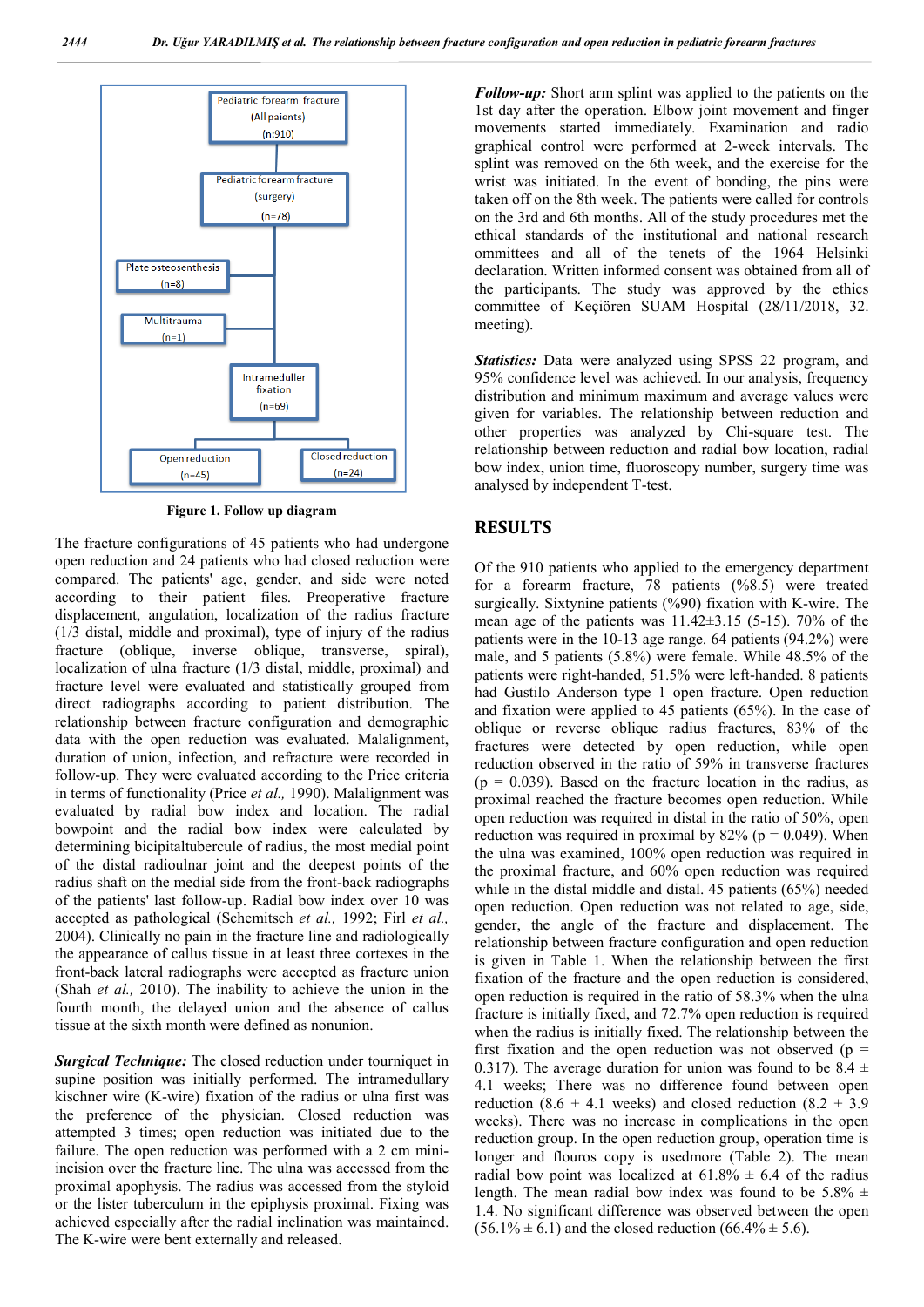|                 |                  | Open reduction | Closed reduction | P        |
|-----------------|------------------|----------------|------------------|----------|
| Age             |                  | 11,8           | 10,2             | 0,503    |
| Gender          | Male             | 41 $(63,1\%)$  | 24 (36,9%)       | 0,132    |
|                 | Female           | $4(100\%)$     | $0(0\%)$         |          |
| Angulation      | $20$             | 32(71%)        | 13(29%)          | 0,718    |
|                 | >20              | 14 (58,3%)     | $10(41,6\%)$     | 0.691    |
| Deplasment      | $<\!\%100$       | 29 (67,5%)     | 14 (32,5%)       |          |
|                 | >9/6100          | $17(65,4\%)$   | $9(34,6\%)$      |          |
| Same location   | Yes              | 22(70%)        | $10(30\%)$       | 0,854    |
|                 | No.              | 24 (64,7%)     | 13 (35,3%)       |          |
| Radius          | Transvers        | $25(59,5\%)$   | $17(40,5\%)$     | $0.039*$ |
|                 | Oblik/Ters Oblik | $19(82,6\%)$   | 4 (17,4%)        |          |
| Radius location | Proximal         | $18(81,8\%)$   | $4(18,2\%)$      | $0.049*$ |
|                 | Middle           | 16(64%)        | 9(36%)           |          |
|                 | Distal           | $11(50\%)$     | $11(50\%)$       |          |
| Ulnalocation    | Proximal         | $9(100\%)$     | $0(0\%)$         | $0,015*$ |
|                 | Middle           | $19(61,3\%)$   | 12(38,7%)        |          |
|                 | Distal           | $17(58,6\%)$   | $12(41,4\%)$     |          |
| Open reduction  | Ulna             | $8(100\%)$     | $0(0\%)$         |          |
|                 | Radius           | $6(100\%)$     | $0(0\%)$         |          |
|                 | <b>Both</b>      | 31 (100%)      | $0(0\%)$         |          |
| First fixation  | Radius           | 24 (72,7%)     | $9(27,3\%)$      | 0.317    |
|                 | Ulna             | 21 (58,3%)     | 15(41,7%)        |          |

|  |  | Table 1. Analysis of the Relationship Between Reduction and Variables |  |
|--|--|-----------------------------------------------------------------------|--|
|  |  |                                                                       |  |

| Table 2. Comparison of dataobtained in patients' follow-up |  |  |
|------------------------------------------------------------|--|--|
|------------------------------------------------------------|--|--|

|                                        | Open reduction $(n:45)$ | Closed reduction $(n:24)$ | P        |
|----------------------------------------|-------------------------|---------------------------|----------|
| Radial bow location                    | $56.1 \pm 6.1$          | $\%66.4\pm5.6$            | 0.080    |
| Radial bow index                       | $5.5 \pm 2.6$           | $6\pm2.1$                 | 0.278    |
| Union duration                         | $8.6{\pm}4.1$           | $8.2 \pm 3.9$             | 0.752    |
| Nonunion                               |                         |                           | 0.556    |
| Infection                              |                         |                           | 0,134    |
| Refracture                             |                         |                           | 0.218    |
| Surgery time (minute/patients)         | $74 \pm 17.2$           | $52 \pm 14.6$             | $0.014*$ |
| Fluoroscopy (number of image/patients) | $52+9$                  | 36±7                      | $0.032*$ |





**Figüre 2. Radial bow index (x) and location (y): a) proximal fracture, b) middle fracture**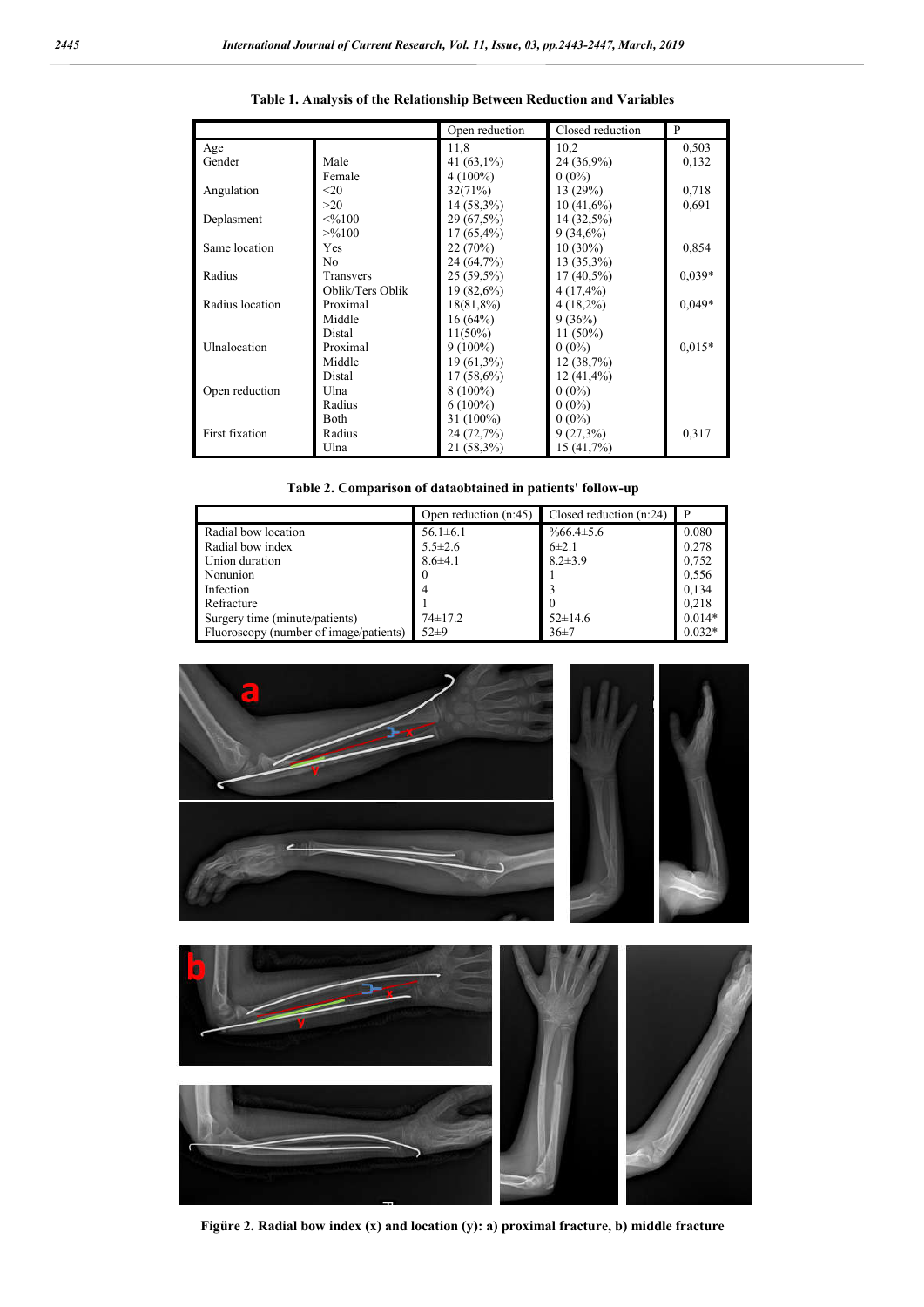There was no difference found between open reduction (5.5%  $\pm$  2.6) and closed reduction (6%  $\pm$  2.1). In the proximal and non-transverse fractures  $(7.8\% \pm 1.9)$  the increase in radial bow index was observed but not at the pathological limit. According to the Price criteria; 3 patients were observed to be in good condition, and 1 patient was observed to be in moderate condition. One patient was observed with a delayed union. This patient had a proximal 1/3 fracture, the radial inclination index was high, and the Price index was moderate. Duration of union of the patient were also equal. There was no deep infection. Seven patients with superficial infection were treated with oral antibiotics and superficial debridement. Refracture was observed in one patient. In the third month of the fracture, the patient with post-trauma was treated with open reduction intramedullary fixation.

#### **DISCUSSION**

Pediatric forearm fractures are frequently seen. Conservative treatment is often sufficient. Acceptance criteria for conservative treatment are; 15 degrees of angulation below 10 years of age after closed reduction and casting, 45 degrees malrotation and bayonet up to 1 cm short; 10 degrees of angulation and 30 degrees of malrotation above 10 years of age (Daruwalla *et al.,* 1979; Sarmiento *et al.,* 1992; Tarr *et al.,*  1984). Despite this accepted opinion, Matthews et al. stated in their in cadaveric studies that casting with 10 degrees can cause pronation or supination loss up to 20 degrees (Mattthews *et al.,* 1982). Nowadays, surgeons believe that surgery is easier to prevent both cast squeezing and to avoid orthopedic courtcases. Plaque-screw osteosynthesis, intramedullary K-wire, and elastic intramedullary nail are used in surgical treatment. Intramedullary fixation is often used as a biological fixation route for less tissue dissection, and more cosmetic advantages (Shoemaker *et al.,* 1999; Yalcinkaya *et al.,* 2010). Although the intramedullary nailing for rotational stability is controversial, Blasier and Salaman reported that the strong periosteum contributes to rotational stability in pediatric patients (Blasier *et al.,* 1993).

In our study, 69 forearm fractures were identified mini open or closed by means of intramedullary K-wire. 94% excellent results were obtained according to the Price criteria. Functional results are seen well in these fractures due to high remodelization of children (Blasier *et al.,* 1993; Yalcinkaya *et al.,* 2010). Open reduction was performed in 45 (65%) patients. When fracture configurations were examined, open reduction was required in proximal and non-transverse fractures. An open reduction in the ratio of 50% was required in distal in radius and 82% open reduction was required in proximal (p=0.049). When the ulna was examined, 100% open reduction was required in the proximal fracture and 60% open reduction was required in the middle and distal. Proximal fractures have always been a problem because of the muscle (Murray *et al.,* 1995). In the conservative treatment of proximal and complete fractures, the casting was tried on the extension of the elbow determined as unstable (Walker and Rang, 1991). Walker and Rang reported that 13 proximal 1/3 patients successfully treated with extension splint (Walker and Rang, 1991; Watson Jones, 1940). No relationship was found between fracture level, complete fracture (100% displacement), casting and open reduction requirement. Davis *et al.* highlighted in their conservative follow-up that the complete fractures were 25% reduction loss (Davis and Green,

1976). This situation in conservative treatment was not seen as a risk factor for open surgery. Malalignment radial bow location and radial bow index were examined (Schemitsch *et al.,* 1992; Firl *et al.,* 2004). No difference was observed between the patients who underwent closed-reduction and the patients who underwent open-reduction in terms of the radial bow index. Radial bow location of open reduction was found to be  $56.1\% \pm 6.1$  and it was observed to be more proximal (p=0.080). In proximal and non-transversal fractures (7.8%  $\pm$ 1.9) the radial bow was observed higher. We suggest open reduction and anatomically stable detection in case of proximal and non-transgenic unstable fractures to prevent malalignment.

Similar results were observed in children with the open reduction regarding the duration of union time, infection and refracture with closed reduction (p=0.752, 0556, 0.134, 0.218). The reason that we could think of is that despite the open reduction, both the incision is small, and the biology is not deteriorated by intramedullary fixation. Kischner wire were left externally and removed at the 8th week. Although there was no deep infection, superficial infection was observed in 7 of our patients. There was no difference between open and closed reduction. Leaving K-wire on the outside was not seen as a risk for infection. Duration of union was found to be appropriate. In one of our patients (1.5%), a delayed union was observed, and K-wire was removed according to the union criteria. Refracture was seen in one of our patients (1.5%). Küçükkaya *et al.* applied K-wire removal on the 8th week in the case of union. In comparison with plaque, no additional surgery is required for less refracture and implant extraction (Küçükkaya *et al.,* 1998).

There are some studies suggesting the patients who underwent nail application instead of intramedullary K-wire had early movements. Radial inclination rates become more appropriate but more complication rates and the second surgical need for implant extraction are the weaknesses of the intramedullary nail (Franklin *et al.,* 2012). In open reduction group, as closed reduction has been tried firstly, it increases the operation time and flouroscpy usage. It's seen that operation time and fluoroscopy usage is increased especially if the fracture is unstable and closed reduction is tried again and again. The significant limitation of our study was the retrospective nature and the operation of the patients by many surgeons. Another difficulty in the study was the appropriate radiography for radial inclination measurements.

#### **Conclusion**

In pediatric forearm fractures after surgery decision is made, open reduction is generally necessary and mini open reduction and intramedullary fixation is found to be safe and successful. If the fracture is more proximal and non-transverse, need for open reduction increases. If closed reduction is tried again and again in proximal and non-transverse fractures, this increases operation time and fluoroscopy usage.

**Conflict of interest:** The authors disclosed no conflict of interest during the preparation or publication of this manuscript.

#### **Financing**

The authors disclosed that they did not receive any grant during conduction or writing of this study